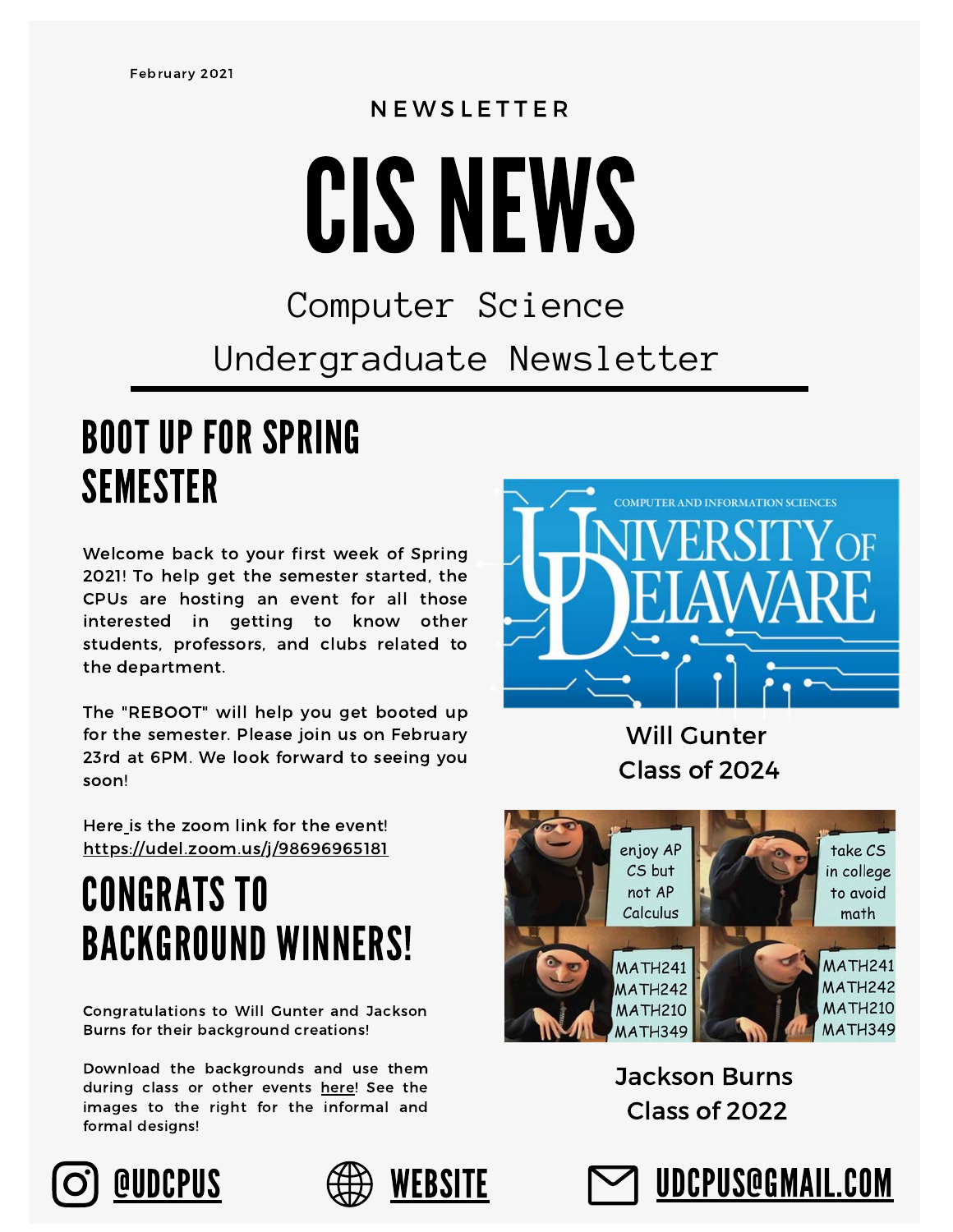# February 2021 **Upcoming Events** Vol 1 Issue 2

**\*MORE INFORMATION ON SOME EVENTS ON NEXT PAGE\***

| <b>ENGINEERING WEEK</b><br>$2/22 - 2/26$<br>Opening Welcome - 2/21 at 7 PM<br>Engineering Trivia - 2/21 at 9 PM<br>Mock Interview Day - 2/22 at 2 PM<br>Virtual Networking Nicht - 2/24 at 5:30 PM<br>Imagining Tomorrow Panel - 2/24 at 7:30 PM<br>Faculty Speaker: S. Law - 2/25 at 7 PM<br>Engineering Game Night - 2/26 at 8 PM<br>Closing Ceremony - 2/27 at 7 PM | <b>ADSA/US-RSE EARLY</b><br><b>CAREER PANEL</b><br><b>2/23 AT 2PM</b><br><b>CPUS: REBOOT</b><br><b>2/23 AT 6PM</b> |
|------------------------------------------------------------------------------------------------------------------------------------------------------------------------------------------------------------------------------------------------------------------------------------------------------------------------------------------------------------------------|--------------------------------------------------------------------------------------------------------------------|
| <b>LAPTOP STICKER CONTEST ENDS</b><br>2/26<br><b>TECH-WEEK TAKEOVER - SPEED</b><br><b>NETWORKING</b><br>$3/1 - 3/5$                                                                                                                                                                                                                                                    | <b>INBRE-SPONSORED SUMMER</b><br><b>SCHOLARS PROGRAM</b><br><b>APPLICATION DUE MARCH 1ST</b>                       |
| <b>ELEVATOR PITCH/PERSONAL BRANDING</b><br>3/11<br><b>Brought to you by Spectrum Scholars</b><br>Open to All!<br><b>T-SHIRT DESIGN CONTEST BEGINS</b><br><b>TBD</b>                                                                                                                                                                                                    | <b>THE PUSH TO PRODUCT -</b><br>STRATEGIES FOR TAKING YOUR<br><b>RESEARCH INTO PRACTICE</b><br><b>3/5 AT 3PM</b>   |

### BE ON THE LOOK OUT FOR SPECTRUM SCHOLARS EVENTS!

Spectrum Scholars is an inclusive organization whose focus is on improving the college experience for those on the autism spectrum. They hold many events throughout the semester, so be sure to check them out!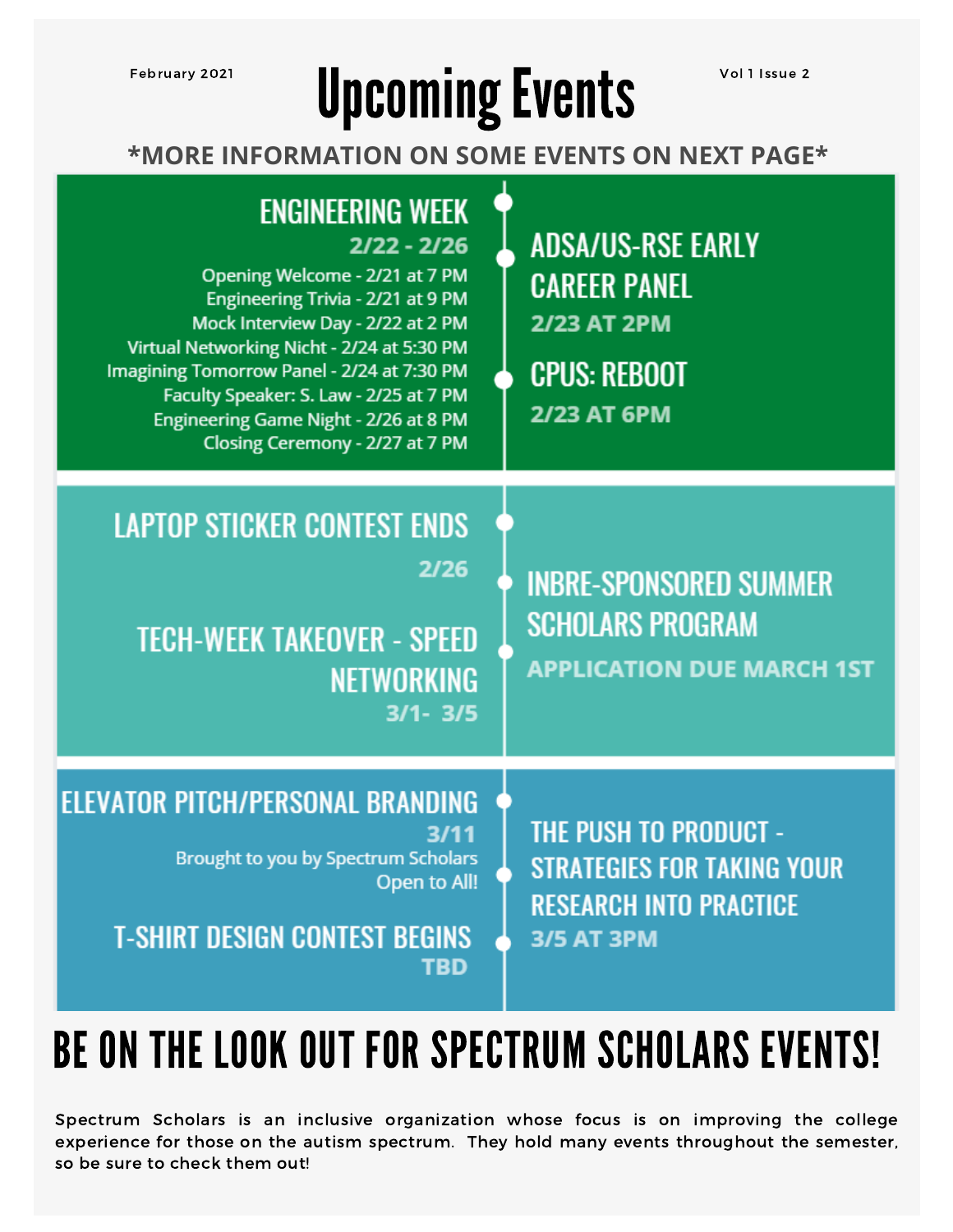#### SUBMIT STICKERS!

Didn't have time to submit something for the virtual background? You are in luck for there is a new design competition to design laptop stickers for the CIS Department!

The winner gets a \$100 Amazon Gift Card.

Submit Designs [here](https://docs.google.com/forms/d/e/1FAIpQLSfrBU_VU-d8rpdQ62P-Z_Rgb1VhWk1GUBjKAORCrJc7j2TeCw/viewform?usp=sf_link)!



#### UNDERGRAD CS OPPORTUNITIES

#### INBRE - sponsored Summer Scholars Program

- Paid summer research experience (2 labs are in UD's CS department!)
- Applications due March 1st
- Click for [INFO](http://de-inbre.org/students/) and [APPLICATION](http://de-inbre.org/dissp-applications-and-resources/)

#### Research Software Engineer (RSE) Organization

- Hosting an early career panel
- Click for event [INFO](https://academicdatascience.org/cdn/early-career-panel)

#### The Push to Product - Strategies for Taking Your Research Into Practice

- Distinguished Alumnus David Shepherd
- Click for **[INFO](https://cdn.discordapp.com/attachments/780489625566576675/812031447971004446/DAVID_SHEPHERD_ALUMNI_DIST_SEMINAR_03.05.2021.pdf) and [REGISTRATION](http://www.udel.edu/008048)**

#### ACM-W Mentorship Program for women in tech

• Sign up to become a [MENTEE/](https://docs.google.com/forms/d/e/1FAIpQLSex390fr-GdLycybNShrIoHFJU6IiadzabYttukdcWpPyH0_A/viewform) [MENTOR](https://docs.google.com/forms/d/e/1FAIpQLSePFTwSawRuPyHpJ8N4dhmv7lALOIRx9WUfEFUNPE209lMofg/closedform)

### RESEARCH SPOTLIGHT

"Hi my name is Miguel Zavala, I am a senior Computer Science undergraduate student here at UD. I have been working under professor Sunita Chandrasekaran on the SPEC HPG (Standard Performance Evaluation Corporation - High Performance Group) project, where I work with various supercomputer systems such as BigRed3, Carbonate (Indiana University), Wombat (Oak Ridge National Lab), Ookami (uses the new powerful



Fujitsu A64FX processor - Stony Brook University), Caviness (UD), and currently also DARWIN (UD's newest supercomputer system). My tasks include setting-up/debugging, compiling, and running the SPEC HPG benchmarks; I then gather the results to report back to the SPEC HPG team where results from each system/tester are evaluated, allowing the team to document and fix any reported issues. My experience has been memorable and has allowed me to gain considerable knowledge in various areas such as working with several compilers (e.g. Intel, GNU, PGI, Cray, Clang), parallel programming (MPI, OpenMP, OpenACC), UNIX, shell scripting, different architectures (Intelx86, ARM), etc. It also provided me networking opportunities to meet many experienced individuals in the high performance computing industry."